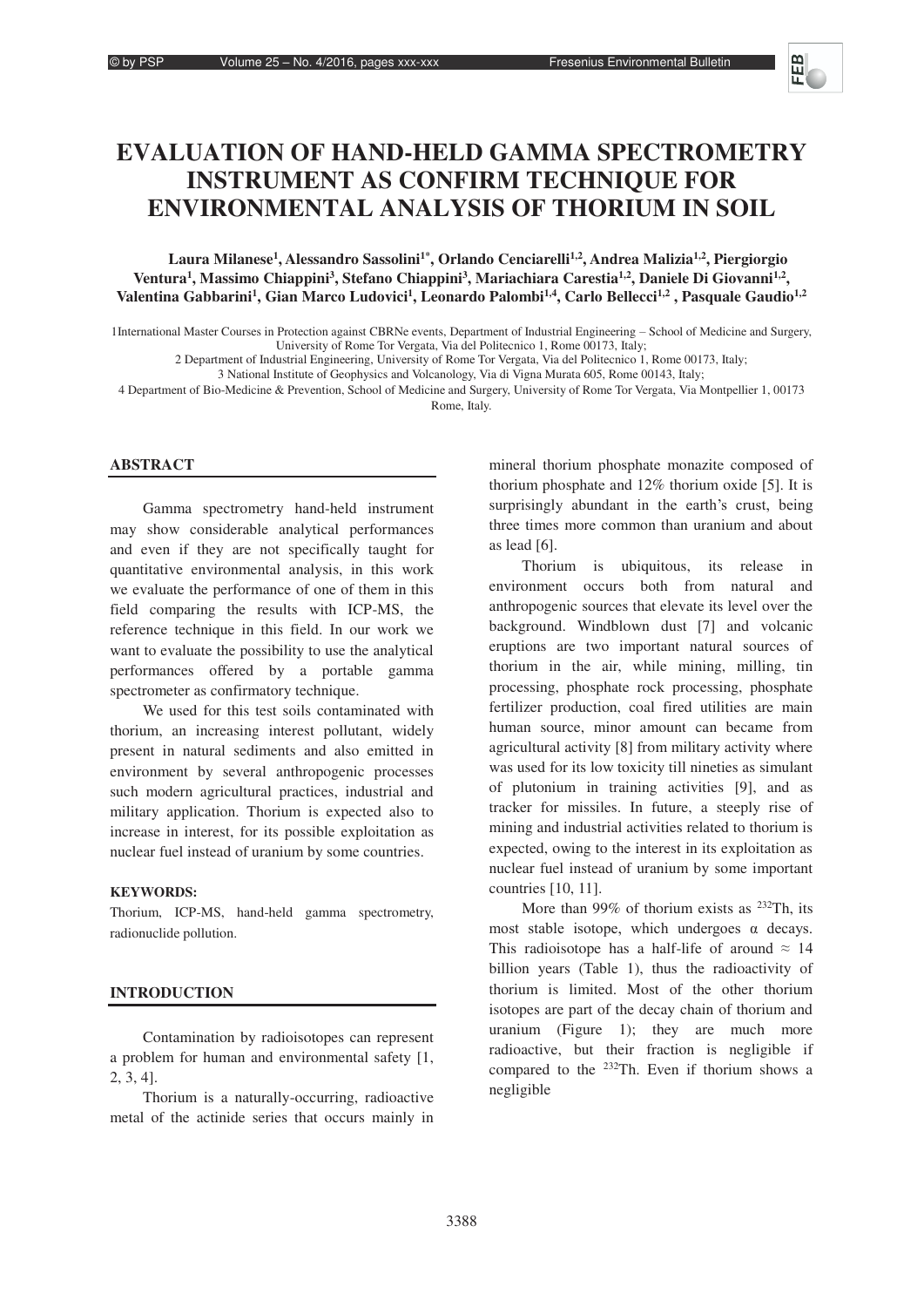#### © by PSP Volume 25 - No. 4/2016, pages xxx-xxx Fresenius Environmental Bulletin

| <i>I</i> sotope | Half-life period    | Emitted radiation | Energy (MeV) | Decay product |
|-----------------|---------------------|-------------------|--------------|---------------|
| 226Th           | 30,6 months         | $\alpha$          | 5,99         | 222Ra         |
| 227Th           | $18,7$ days         | $\alpha$          | 6,14         | $223$ Ra      |
| $228$ Th        | $1,9$ years         | $\alpha$          | 5,52         | 224Ra         |
| $229$ Th        | 7340 years          | $\alpha$          | 5,17         | 225Ra         |
| $230$ Th        | 75380 years         | $\alpha$          | 4,78         | 226Ra         |
| $231$ Th        | $25.5$ hours        | ß-                | 0,39         | $^{231}Pa$    |
| 232Th           | $1,4x10^{10}$ years | $\alpha$          | 4,08         | 228Ra         |
| $233$ Th        | 22,3 months         | ß-                | 1,24         | 233Pa         |
| $234$ Th        | $24,1$ days         | B-                | 0.27         | $234$ Pa      |

**TABLE 1 Thorium isotopes.** 



chemical toxicity compared with uranium, it can be considered dangerous for inhalation or massive ingestion because of its  $\alpha$  emission, increasing the risk of lung cancer and leukemia (as example an Effective Dose of 1 Sievert can be reached with the inhalation of 2,22 gr of elemental thorium). This danger exists above all for people who work in an industry that mines [12], mills, or manufactures products containing thorium [13], such as ceramic glazes and lantern mantles [14]. Thorium presents a moderate tendency to bioaccumulation that could increase the risk related to the exposure to this element [15, 16].

Various analytical techniques have been successfully applied to determine thorium concentrations in different environmental samples but inductively coupled plasma mass spectrometry (ICP-MS) has both high sensitivity and good accuracy of isotope measurements, together with a relatively easy samples preparation procedure [17, 18, 19, 20]. Besides this technique, use of Inductively Coupled Plasma/Optical Emission Spectrometry (ICP-OES) is also possible, due to the presence of thorium essentially in one isotopic

form, as above-mentioned. However, such technique shows a sensitivity almost three order of magnitude minor [21] than ICP-MS.

Atomic Absorbance Spectrometry (AAS) is another technology suitable for analysis of metals in environmental matrix. However, the difficulty in finding of the hollow-cathode lamp, essential to perform this kind of analysis, makes such technique little used. These are the reasons that make this technique a reference method for the determination of long-lived radionuclides in environmental samples.

Other analytical techniques, such as laser ablation, which are able to directly analyze solid samples [22, 23] also in complex as sediment [24] are available, but to obtain reliable results a particular sample preparation consisting in pellets preparation is required.

The only other techniques that have found some use for the quantification of this element in environmental matrices are the radiometric ones, especially the alpha spectrometry [25], and gamma spectrometry [26, 27]. These techniques have the advantage to directly quantify the radioactivity emitted, which is undoubtedly the most important unknown factor as regards environmental issues and work safety, and unlike ICP-MS no samples preparation is required. By contrast, due to the low thorium activity, they are less sensitive than the technique of reference, at least at standard concentrations for sample of environmental interest. In particular, for the determination of long-lived radionuclides, ICP-MS offers lower limits of detection (LOD) than those provided by radiometric techniques (e.g. a-, b-spectrometry). However, frequently nowadays ICP-MS and radiometric techniques are used together to quantify radioactive trace elements as thorium especially in environmental [28] or complex samples [29] in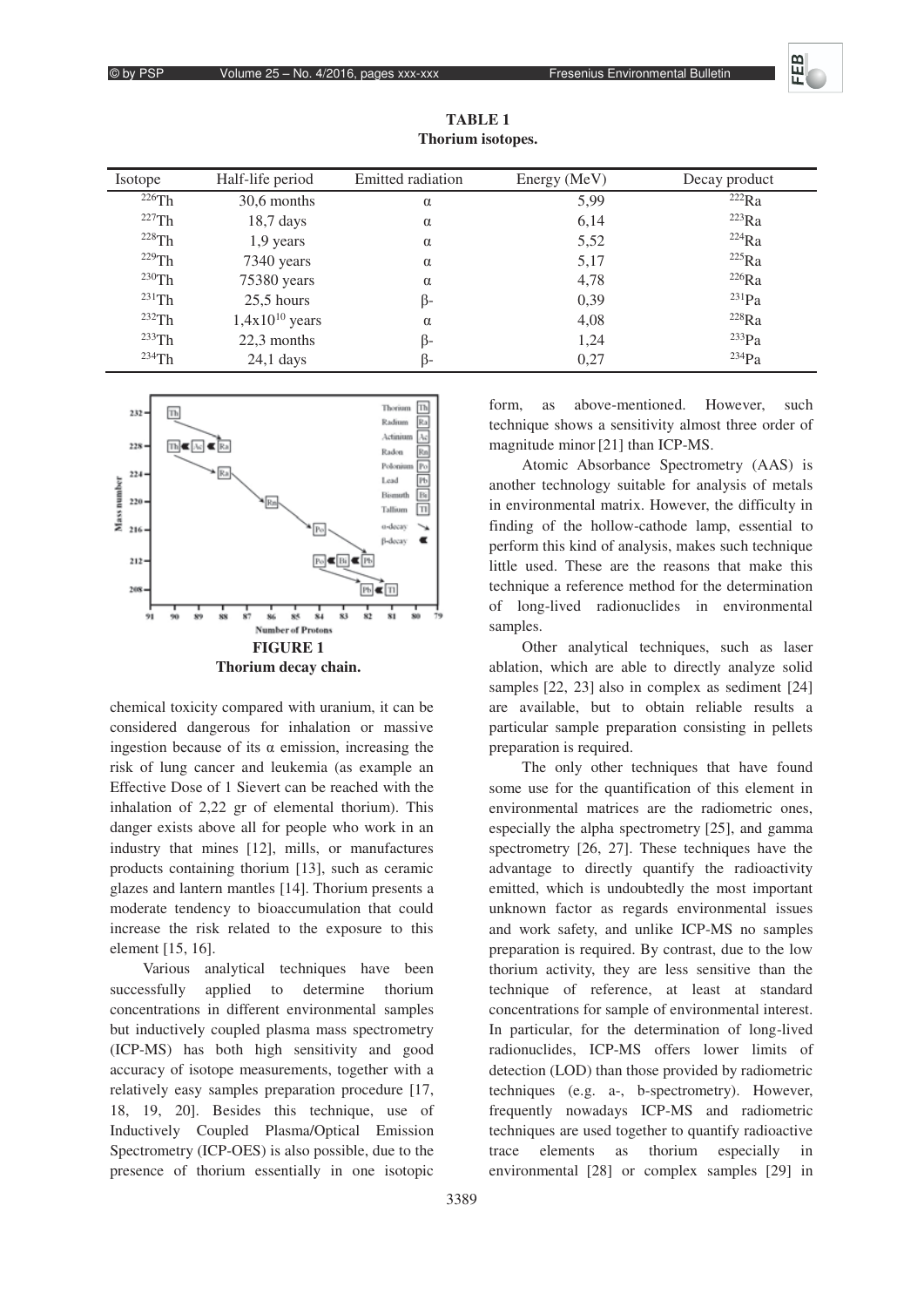order to have a completely independent analytical method to confirm the results.

One other small but important niche in applications of radiometric techniques is related to the development of portable devices used to carry out mainly radionuclides detection [30] in situations concerning homeland security or mass disaster. In this crucial field, a complex set of tools has been developed to protect critical infrastructures [31, 32, 33], to simulate attack's effects [34, 35], and to study real case already occurred [36].

Hand-held tools developed in this sector, especially those of recent production, may show considerable analytical performances and find useful application even in a context demanding in terms of performance as the environment. For example, portable instruments based on Ion Mobility Spectroscopy (IMS), and born for chemical weapons analysis, could be used for the screening of samples as well as for the analysis of volatile substances in soil [37, 38].

In our work we want to evaluate the possibility to use the analytical performances offered by a portable gamma spectrometer as a ICP-MS confirmatory technique even on a difficult analyte such as thorium in concentrations of the order of mg/kg. We will use as reference material soil from a firing range and as blank unpolluted soil sampled outside the site.

# **EXPERIMENTAL**

**Chemical Analysis - Induced Coupled Plasma - Mass Spectrometry. Sampling.** Small quantities of soil (on the order of grams) were taken with a manual auger. The instrument excludes the material larger than 2 cm.

**Sample preparation.** Before the analysis, further dimensional exclusion was carried out through a vibratory sieve shaker (AS200, Retsch) after drying, and leaving for the analysis only the material with a particle size minor than 2 mm. It proceeds, then, to chopped samples with mixer mill (MM 200, Retsch) in order to reduce final fineness (range 5-10 μm) prior to start with instrumental analysis. After the homogenization process, aliquots of soil  $(-0,3,9)$  were placed in Teflon containers and 10 mL of ultrapure  $HNO<sub>3</sub>$  (67,9%, Fluka) was added to mineralize the sample, allowing the passage of all ions in solution. Then the samples were placed in a microwave oven (Milestone Ethos)

and a cycle of mineralization was performed, maintaining for 10 minutes at 1000 W up to progressive increase of 180°C, then keeping for an additional 10 minutes at 1000 W at fixed temperature to 180°C. After cooling, the samples were filtered and diluted 1:14 in water solution of  $HNO<sub>3</sub>(1% v/v).$ 

**Data analysis.** To carry out the analytical procedure, an Induced Coupled Plasma - Mass Spectrometer XSeries II (Thermo Electron) was used. The instrument was connected to an autosampler ASX-520 (CETAC). For quantitative analysis, solutions with known and certificates standards were prepared (concentration standard solutions:  $1000 \mu g/L$ ,  $500 \mu g/L$ ,  $100 \mu g/L$  and  $50$ ȝg/L [ppb]) and calibration lines were performed. Data were processed with the help of the software Plasmalab. To evaluate the element variability in the matrix, 6 replicates were performed for each sampling point.

Physical Analysis – Gamma Spectrometry. **Sampling.** One kilogram a relatively large amounts of soil were taken by simple spoons. Samples were placed in large plastic containers, in which could also be done later analysis.

**Sample preparation.** In contrast to the relatively elaborate procedures for chemical analysis, physical analysis samples undergo only air drying procedures within a standard laboratory oven. Samples were analyzed both externally and internally to the glass containers with which they were taken, in order to limit the errors due to sample handling.

**Data analysis.** To perform the analytical procedure, a support system by ITECO and a Gamma Spectrometer based on a high purity germanium detector Detective EX100 by ORTEC cooled with a stirling cooler have been used (Figure 2). For the spectra acquisition the software of qualitative and quantitative analysis by gamma spectrometry (GammaVision-32, ORTEC) was used. The information returned by the detector depends on the number of the generated charge by the incident radiation in the detector. Spectra were continuously acquired for 72 h in the range among 0 and 3000 KeV. The spectroscopy measurement follows a Poissonian counting statistics, and the error is proportional to the root of the number of counts according to the Eq. (1):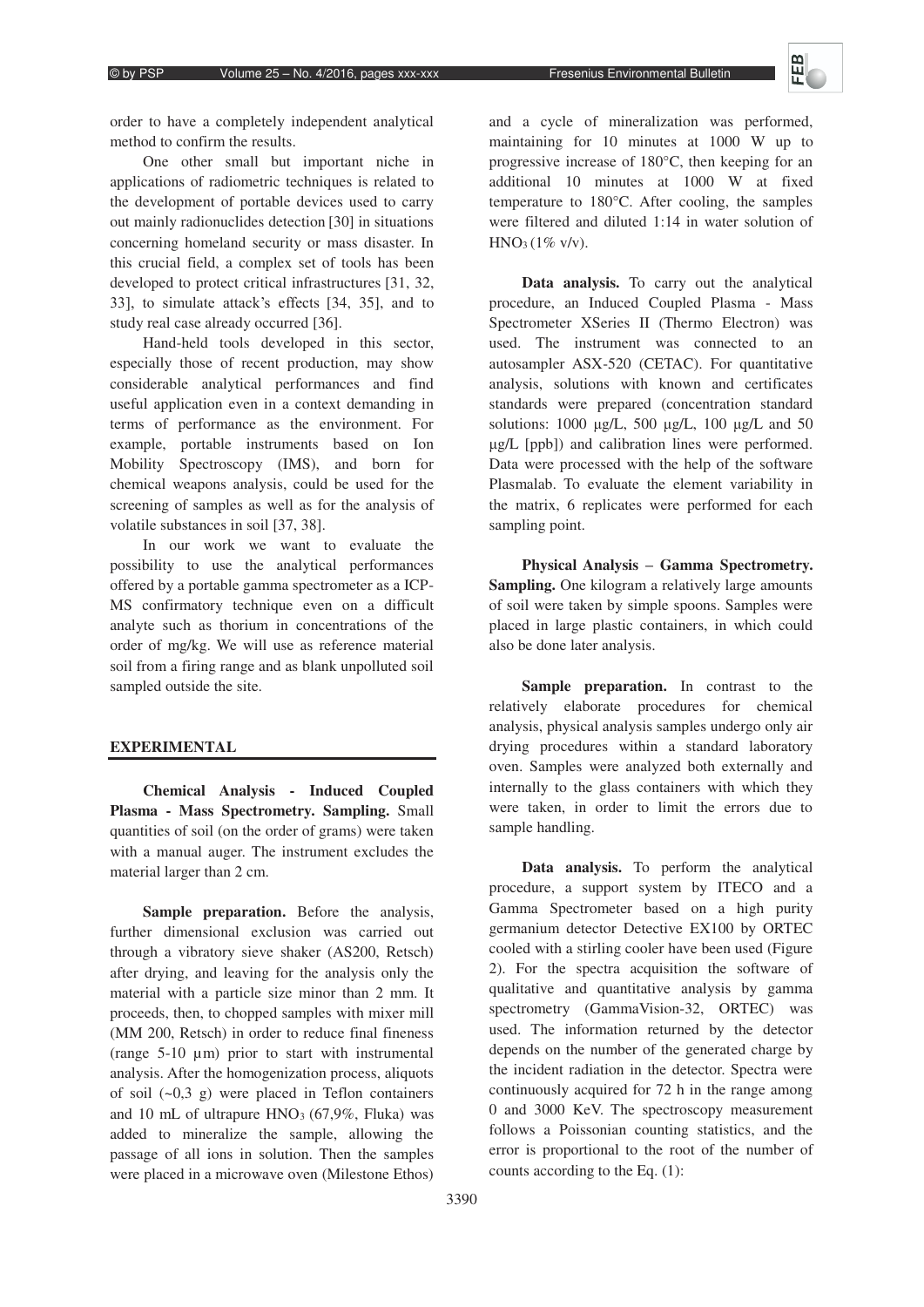



**FIGURE 2 Support system and gamma spectrometer.** 

 $\sigma = K \times \sqrt{N}$  (1)

where:  $\sigma$  represents the standard deviation, K represents the proportionality constant, N represents the tests number.

Quantitative measures for thorium was performed using the following approach. By using specific activities reported in literature and applying appropriate calculus equations it is possible to convert concentrations in activity and vice versa. To perform calculations, specific activity must be transformed in mass using the values calculated in literature. In our case, we have to consider that the first radioactive isotope in secular equilibrium with  $232$ Th is  $228$ Ra, which is in turn in secular equilibrium with 228Ac that has a very short life period. For this latter isotope it is possible to measure the activity, that coincides with that of  $228$ Ra owing to the secular equilibrium. In literature, its specific activity amounts to 4,054 kBq/g. For the reason already mentioned, the same value can be considered for 232Th. 228Ac activity was measured starting from photopeaks of 911,21 keV and 968,97 keV energy (Figure 3).



#### **FIGURE 3**

 $\gamma$  spectrum for a sample of soil. The intensity of **the signal is shown in logarithmic scale. The displayed peaks were compared by libraries.** 

**Arrow heads shown the activity of 228Ac (photopeaks of 911,21 keV and 968,97 keV). The spectrum was acquired for 72 hours in the range between 0 and 3000 keV. A.U. = arbitrary units.** 

# **RESULTS AND DISCUSSION**

Both approaches used in the present work return values in good agreement with each other (Table 2), nevertheless each method exhibit advantages and disadvantages.

As expected, ICP-MS technique is definitely more sensitive: due to the very low background noise, it is able to identify ions in very low concentrations, even lower than the parts per billion (ppb). This technique allows to quantify isotopes present in traces and allows to calculate the isotopic ratio in a simple way, by calculating the ratio between the peaks areas. However, ICP-MS technique allows to analyze only liquid samples and then is necessary a pre-treatment step of acid mineralization, that increases the uncertainty. In fact, in a proper error analysis, the uncertainty due to the weight of sample dilution and possible noncomplete dissolution of the sample it should be added and however ICP-MS, as in most chemical methods of analysis, the

**TABLE 2 ICP-MS** and γ spectrometry results.

| Sampling sites | ICP-MS $(mg/Kg)$ | Sample activity (Bq) | $\gamma$ spectrometry (mg/Kg) |
|----------------|------------------|----------------------|-------------------------------|
| <b>Blank</b>   | $4.6 \pm 0.4$    | 21,8                 | 5,4                           |
| Area 1         | $14.6 \pm 1.2$   | 72,4                 | 17,9                          |
| Area 2         | $8.9 \pm 0.6$    | 40,5                 | 10,0                          |
| Area 3         | $10.1 \pm 2.0$   | 48,0                 | 11,9                          |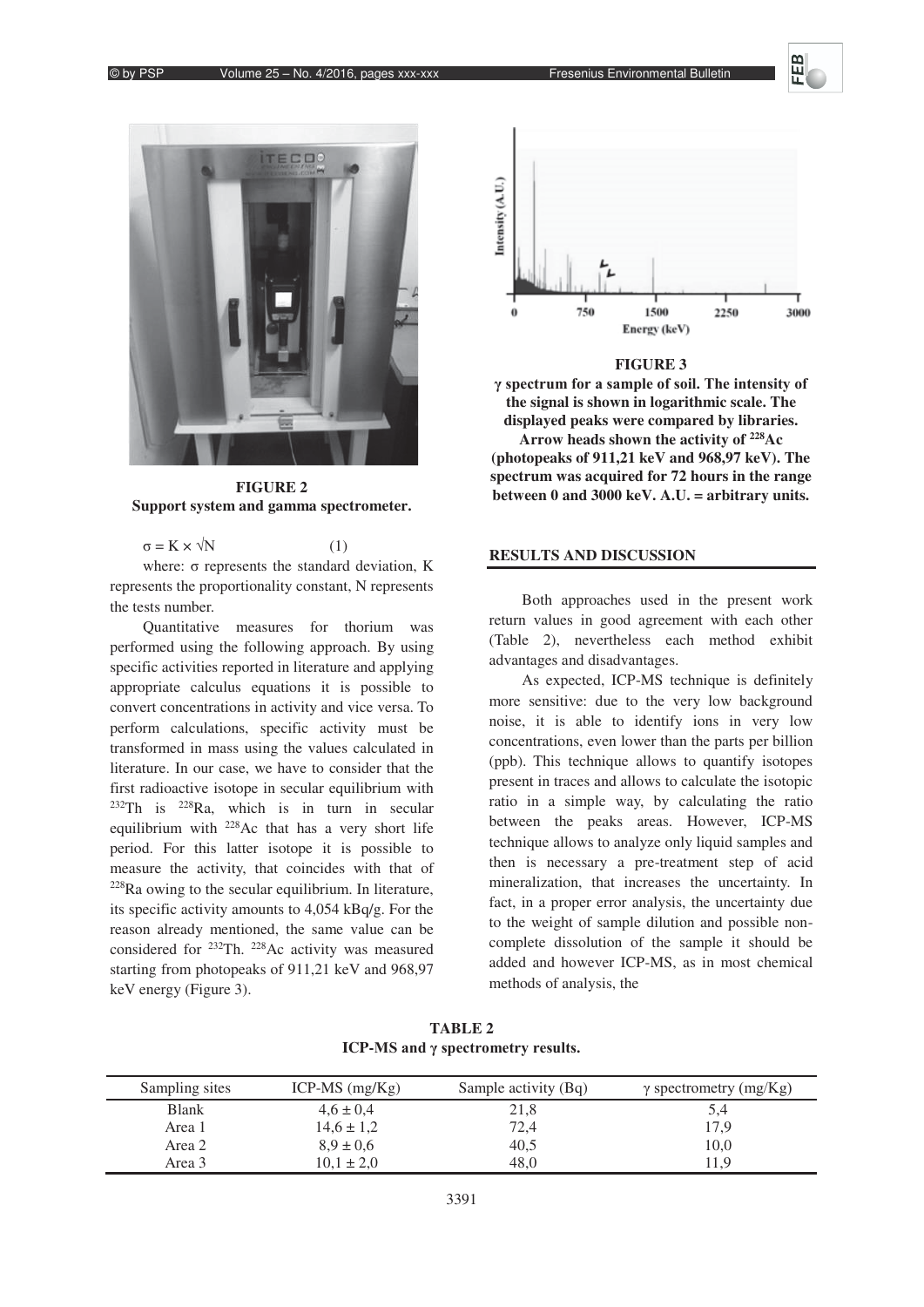concentration of heavy metals in solution must be calculated, not directly the activity or gamma radiation emitted. As previously reported, gamma spectrometry returns a direct measurement of radioactivity. The activity can be converted in concentration using the values of specific activity, but in this way the measure becomes indirect and introduces a margin of error and uncertainty due to factors that could affect the radiation emitted, such as co-presence of multiple isotopes gamma emitters, crossed matter, matrix effect, etc.

# **CONCLUSIONS**

Our work demonstrates that, under certain conditions, it is possible to use a portable device also for quantitative analysis, being able to perform control measures with an analytical techniques, independent from ICP-MS technologies, even if some limitation should be accepted, for example the long duration of measurements. The quality of this result could be improved using a low background shield, in order to reduce the noise from environmental background and that due to cosmic rays, and especially because correction systems, such as the calculation of the sample selfabsorption, were not applied. More accurate calculations that consider the self-adsorption would be possible only after a chemical soils analysis. These first experimental data show that these corrections are not essential. This work would also be an encouragement to a better management of this kind of instrument that are frequently used only for screening purpose and that instead, especially in newer models, have significant performance.

# **ACKNOWLEDGEMENTS**

The acknowledgments for the realization of this work go the International Master Courses in "Protection against CBRNe events" (www.mastercbrn.com). A special thanks to Dr. Jessica Gabriele for the critical review of the manuscript.

# **REFERENCES**

[1] Wakeford, R., Little, M.P., and Kendall, G.M. (2010). Risk of childhood leukemia after lowlevel exposure to ionizing radiation. Expert review of hematology, 3(3), 251-254.

- [2] Gilbert, E.S. (2009). Ionizing radiation and cancer risks: what have we learned from epidemiology?. International journal of radiation biology, 85(6), 467-482.
- [3] Sankaranarayanan, K. (2006). Estimation of the genetic risks of exposure to ionizing radiation in humans: current status and emerging perspectives. Journal of radiation research, 47(Suppl B), B57-B66.
- [4] Little, M.P. (2003). Risks associated with ionizing radiation Environmental pollution and health. British medical bulletin, 68(1), 259- 275.
- [5] Bhatti, I.A., Hayat, M.A., and Iqbal, M. (2012). Assessment of Thorium in the Environment (A Review). Journal of the Chemical Society of Pakistan, 34(4), 1012-1022.
- [6] Wickleder, M.S., Fourest, B., and Dorhourt, P.K. (2006). Thorium. In Morss, L.R., Edelstein, N.M., and Fuger, J. The chemistry of the actinide and transactinide elements (3rd ed.). Springer Science + Business Media, Berlin, Germany.
- [7] Mohanty, A.K., Sengupta, D., Das, S.K., Saha, S.K., and Van, K.V. (2004). Natural radioactivity and radiation exposure in the high background area at Chhatrapur beach placer deposit of Orissa, India. Journal of environmental radioactivity 75(1), 15-33.
- [8] Kučera, J., Mizera, J., Řanda, Z., and Vávrová, M. (2007). Pollution of agricultural crops with lanthanides, thorium and uranium studied by instrumental and radiochemical neutron activation analysis. Journal of radioanalytical and nuclear chemistry 271(3), 581-587.
- [9] Larson, S.L., Bednar, A.J., Ballard, J.H., Shettlemore, M.G., Gent, D.B., Christodoulatos, C., Manis, R., Morgan J.C., and Fields M.P. (2005). Characterization of a military training site containing 232Thorium. Chemosphere 59(7), 1015-1022.
- [10]Nuttin, A., Heuer, D., Billebaud, A., Brissot, R., Le Brun, C., Liatard, E., Loiseaux, J.-M., Mathieu, L., Meplan, O., Merle-Lucotte, E., Nifenecker, H., Perdu, F., and David, S. (2005). Potential of thorium molten salt reactorsdetailed calculations and concept evolution with a view to large scale energy production. Progress in Nuclear Energy, 46(1), 77-99.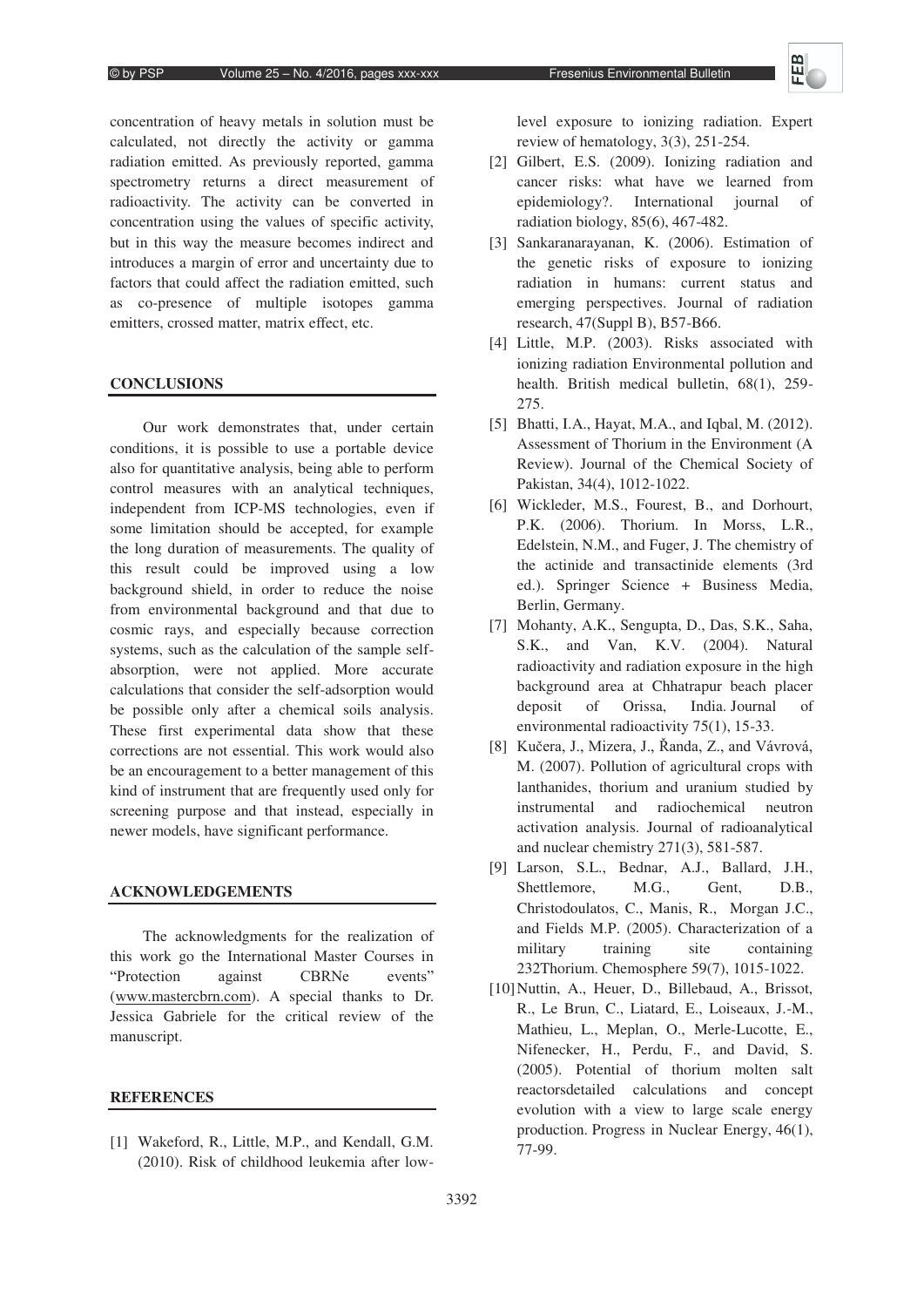- [11]Mathieu, L., Heuer, D., Brissot, R., Garzenne, C., Le Brun, C., Lecarpentier, D., Liatard, E., Loiseaux, J.-M., Méplan, O., Merle-Lucotte, E., Nuttin, A., Walle, E., and Wilson, J. (2006). The thorium molten salt reactor: Moving on from the MSBR. Progress in Nuclear Energy, 48(7), 664-679.
- [12]Chen, X.A., Cheng, Y.E., Xiao, H., Feng, G., Deng, Y. H., Feng, Z. L., Chen, L., Han, X.M., Yang, Y.J., Dong, Z.H., and Zheng, R. (2004). Health effects following long-term exposure to thorium dusts: a twenty-year follow-up study in China. Radioprotection, 39(04), 525-533.
- [13] West, C. M. (1962). An evaluation of the health physics problems from thorium and its daughters in a thorium purification and fabrication process. Health Phys 8:279-297.
- [14] U.S. Public Health Service (1990). Toxicological Profile for Thorium. Agency for Toxic Substances and Disease Registry, USA. http://www.atsdr.cdc.gov/toxprofiles/tp.asp?id =660&tid=121.
- [15] Ibrahim, S.A., and Whicker, F.W. (1988). Comparative uptake of U and Th by native plants at a U production site. Health Physics, 54(4), 413-419.
- [16]Poston, T.M. (1982). Observations on the bioaccumulation potential of thorium and uranium in rainbow trout (Salmo gairdneri). Bulletin of environmental contamination and toxicology, 28(6), 682-690.
- [17] Becker, J.S. (2005). Trace and ultratrace analysis in liquids by atomic spectrometry. TrAC Trends in Analytical Chemistry, 24(3), 243-254.
- [18]Krystek, P., and Ritsema, R. (2009). An incident study about acute and chronic human exposure to uranium by high-resolution inductively coupled plasma mass spectrometry (HR-ICPMS). International journal of hygiene and environmental health, 212(1), 76-81.
- [19]Negre, C., Thomas, A.L., Mas, J.L., Garcia-Orellana, J., Henderson, G.M., Masqué, P., and Zahn, R. (2009). Separation and measurement of Pa, Th, and U isotopes in marine sediments by microwave-assisted digestion and multiple collector inductively coupled plasma mass spectrometry. Analytical chemistry, 81(5), 1914-1919.
- [20]Zoriy, P., Ostapczuk, P., Dederichs, H., Höbig, J., Lennartz, R., and Zoriy, M. (2010). Biomonitoring of environmental pollution by thorium and uranium in selected regions of the

Republic of Kazakhstan. Journal of environmental radioactivity, 101(5), 414-420.

- [21]Holmes, L. (2001). Determination of thorium by ICP-MS and ICP-OES. Radiation protection dosimetry, 97(2), 117-122.
- [22]Jackson, S.E., Pearson, N.J., Griffin, W.L., and Belousova, E.A. (2004). The application of laser ablation-inductively coupled plasma-mass spectrometry to in situ U-Pb zircon geochronology. Chemical Geology, 211(1), 47- 69.
- [23]Frei, D., and Gerdes, A. (2009). Precise and accurate in situ U-Pb dating of zircon with high sample throughput by automated LA-SF-ICP-MS. Chemical Geology, 261(3), 261-270.
- [24]Baker, S., Aucelio, R., Smith, B., and Winefordner, J. (1999). Analysis of soil and sediment samples by laser ablation inductively coupled plasma mass spectrometry. Journal of Analytical Atomic Spectrometry, 14(1), 19-26.
- [25]Oliveira, J.M., and Carvalho, F.P. (2006). Sequential extraction procedure for determination of uranium, thorium, radium, lead and polonium radionuclides by alpha spectrometry in environmental samples. Czechoslovak Journal of Physics, 56(1), D545-D555.
- [26] Singh, S., Singh, B., and Kumar, A. (2003). Natural radioactivity measurements in soil samples from Hamirpur district, Himachal Pradesh, India. Radiation measurements, 36(1), 547-549.
- [27]Mehra, R., Singh, S., Singh, K., and Sonkawade, R. (2007). 226Ra, 232Th and 40K analysis in soil samples from some areas of Malwa region, Punjab, India using gamma ray spectrometry. Environmental monitoring and assessment,134(1-3), 333-342.
- [28]Arogunjo, A. M., Höllriegl, V., Giussani, A., Leopold, K., Gerstmann, U., Veronese, I., and Oeh, U. (2009). Uranium and thorium in soils, mineral sands, water and food samples in a tin mining area in Nigeria with elevated activity. Journal of environmental radioactivity, 100(3), 232-240.
- [29] Rožmarić, M., Ivšić, A.G., and Grahek, Ž. (2009). Determination of uranium and thorium in complex samples using chromatographic separation, ICP-MS and spectrophotometric detection. Talanta, 80(1), 352-362.
- [30]Pibida, L., Unterweger, M., & Karam, L. R. (2004). Evaluation of handheld radionuclide identifiers. Journal of research national